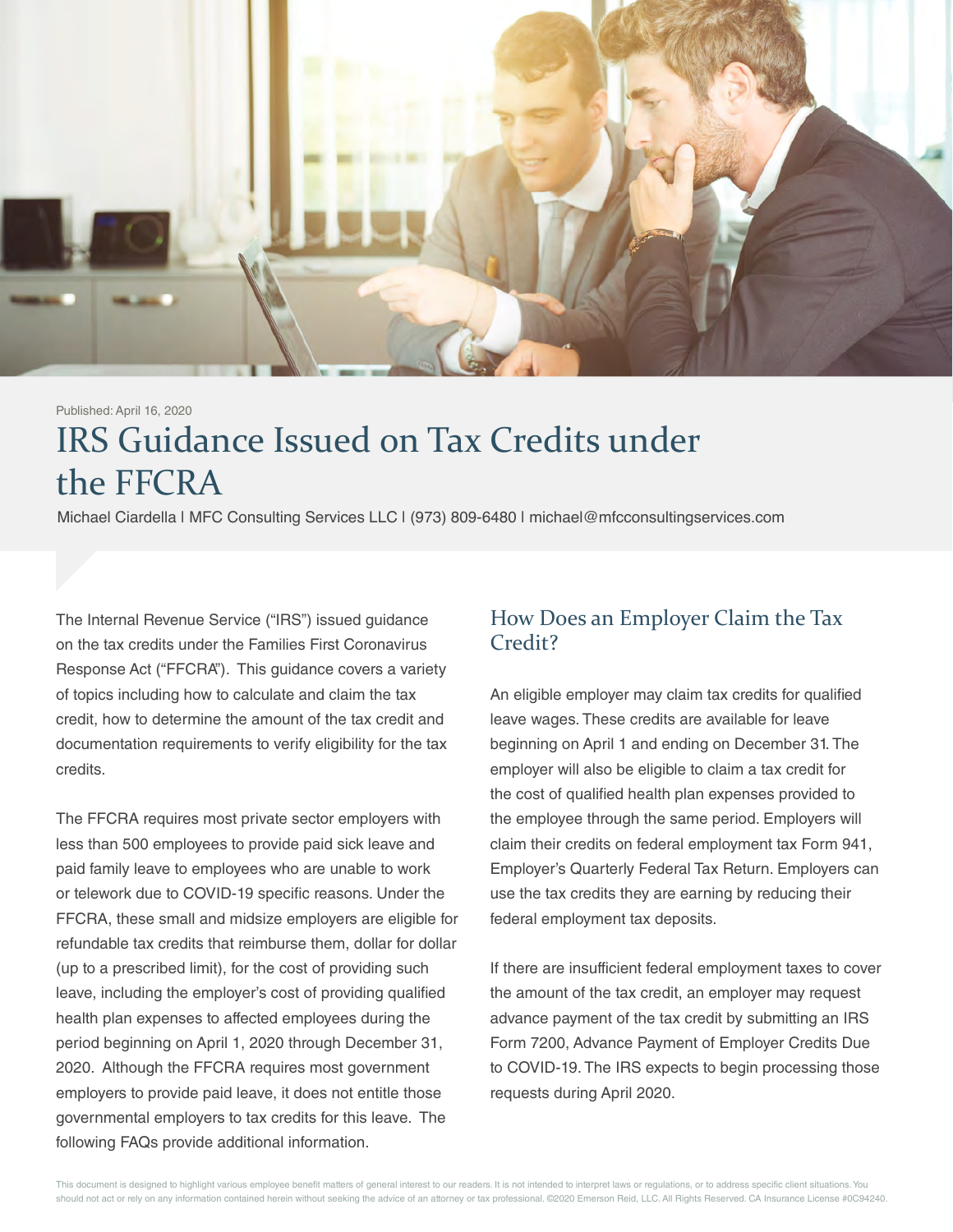#### What is the Amount of the Tax Credit Available to Eligible Employers?

The credit covers 100% of the amount of FFCRA's Paid Sick Leave and Expanded Family and Medical Leave wages that have been paid to an employer's employees beginning on April 1. It also includes the amount of any qualified health plan expenses allocable to those wages. The FFCRA adds to the tax credits the amount of the Hospital Insurance tax, also known as Medicare tax, that the employer is required to pay on qualified leave wages. The rate for this tax is 1.45 percent of wages.

### Must Employers Withhold Taxes from the FFCRA Wages Paid to Employees?

Yes. Qualified leave wages are wages subject to withholding of federal income tax and the employee's share of Social Security and Medicare taxes. Qualified leave wages are also considered wages for purposes of other benefits that the employer may provide, such as contributions to 401(k) plans.

## Are FFCRA Wages Taxable to Employees?

Yes. The FFCRA did not include an exception for qualified leave wages from income.

#### Can Employers Make Salary Reduction Contributions from Qualified FFCRA Wages for Health Plan, 401(k) or Other Benefit Purposes?

Yes. Because the FFCRA does not distinguish qualified leave wages from other wages, the same rules apply. Therefore, to the extent that an employee has a salary reduction agreement in place, the FFCRA does not prohibit taking salary reduction contributions for any plan from qualified sick leave wages or qualified family leave wages.

#### Which Qualified Health Plan Expenses are Eligible?

Qualified health plan expenses for this purpose include fully insured and self-funded medical plans, HRAs, dental plan, vision plans, prescription drug plans and health FSAs. It does not include HSAs.

#### What can be Included when Calculating the Amount of Qualified Health Plan Expenses?

The amount of qualified health plan expenses generally includes both the portion of the cost paid by the employer plus the cost paid by the employee with pre-tax salary reduction contributions. The qualified expenses of each plan are aggregated for each eligible employee.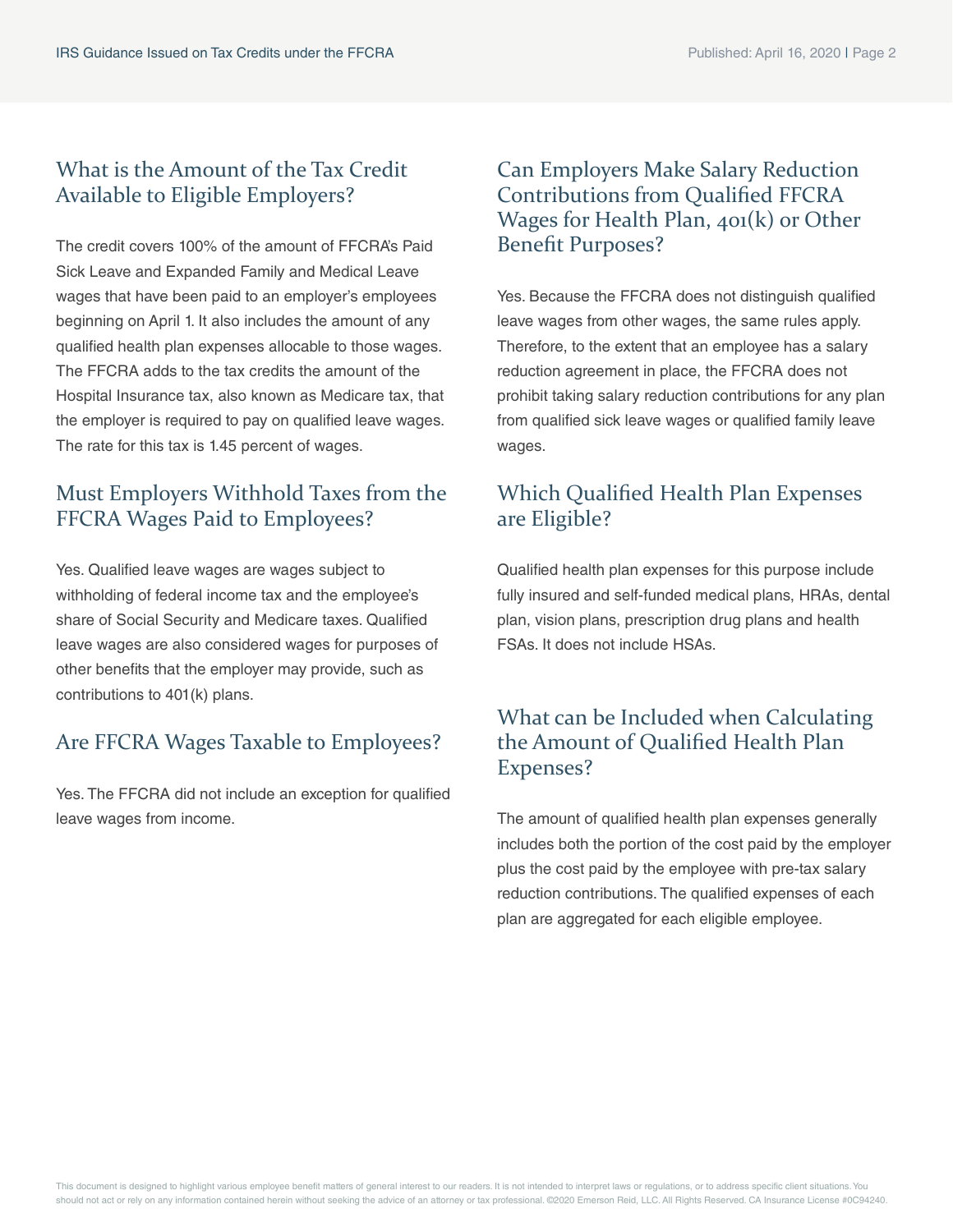#### What is the Amount of Qualified Health Plan Expenses that an Employer who Sponsors a Fully Insured Health Plan Can Use Towards the Tax Credit?

An employer who is fully-insured may use any reasonable method to determine and allocate the plan expenses, including:

- the COBRA applicable premium (without the 2%);
- one average premium rate for all employees; or
- a substantially similar method that takes into account the average premium rate determined separately for employees with self-only and other than self-only coverage.

The IRS has provided that if an employer was to use the average premium rate for all employees (regardless of which tier the employee was covered under: i.e. single, family, employee and spouse), the employer's overall annual premium for the employees would be divided by the number of employees covered by the policy. This would then be divided by the average number of workdays during the year to determine the average daily premium per employee. A typical full-time employee would be treated as working 52 weeks x 5 days or 260 days. A part-time or seasonal employee would be adjusted as appropriate.

#### What is the Amount of Qualified Health Plan Expenses that an Employer who Sponsors a Self-Insured Health Plan Can Use Towards the Tax Credit?

An employer who sponsors a self-insured group health plan may use any reasonable method to determine and allocate the plan expenses, including

- the COBRA applicable premium for the employee (without the 2%), typically available from the administrator; or
- any reasonable actuarial method to determine the estimated annual expenses of the plan.

If the employer uses a reasonable actuarial method to determine the estimated annual expenses of the plan, then rules similar to the rules for insured plans are used to determine the amount of expenses allocated to an employee.

### What Information is Required from Employees to Substantiate the Employer's Eligibility for Tax Credits?

An employer must receive a written request for such leave from the employee in which the employee provides:

- the employee's name;
- the date(s) the employee is requesting leave;
- the COVID-19 qualifying reason for leave; and
- a statement that the employee is unable to work/ telework due to COVID-19 reasons